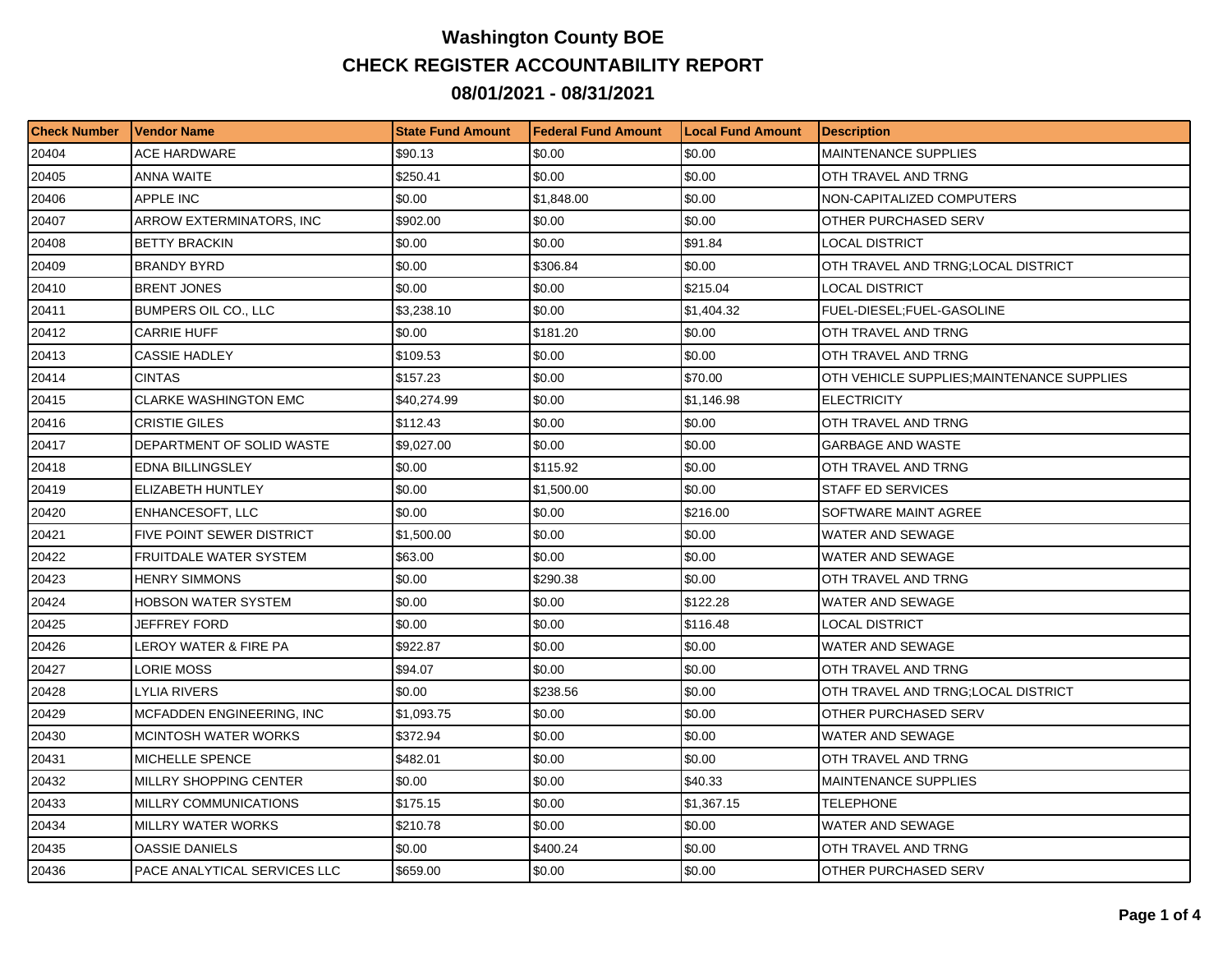| <b>Check Number</b> | <b>Vendor Name</b>              | <b>State Fund Amount</b> | Federal Fund Amount | <b>Local Fund Amount</b> | <b>Description</b>                                                 |
|---------------------|---------------------------------|--------------------------|---------------------|--------------------------|--------------------------------------------------------------------|
| 20437               | PATSY REED                      | \$0.00                   | \$165.76            | \$0.00                   | <b>LOCAL DISTRICT</b>                                              |
| 20438               | QUILL CORPORATION               | \$0.00                   | \$50.647.74         | \$0.00                   | STUDENT CLASSRM SUPP; PARENT INST<br>SUPPLIES; CLASSROOM EQUIPMENT |
| 20439               | <b>REBECCA IVEY</b>             | \$0.00                   | \$303.58            | \$0.00                   | OTH TRAVEL AND TRNG                                                |
| 20440               | <b>SAM PHILLIPS</b>             | \$315.36                 | \$0.00              | \$0.00                   | <b>REGISTRATION FEES: IN-STATE</b>                                 |
| 20441               | SAMANTHA WILLIAMS               | \$0.00                   | \$231.31            | \$0.00                   | OTH TRAVEL AND TRNG                                                |
| 20442               | <b>SCHOOL MATE</b>              | \$0.00                   | \$1.071.00          | \$0.00                   | STUDENT CLASSRM SUPP                                               |
| 20443               | <b>SCHOOL OUTFITTERS</b>        | \$0.00                   | \$2,673.00          | \$0.00                   | <b>STUDENT CLASSRM SUPP</b>                                        |
| 20444               | <b>SCHOOL SPECIALTY</b>         | \$0.00                   | \$2,790.70          | \$0.00                   | STUDENT CLASSRM SUPP                                               |
| 20445               | <b>SCHOOLMART</b>               | \$0.00                   | \$3,238.94          | \$0.00                   | STUDENT CLASSRM SUPP                                               |
| 20446               | TATE S SERVICE CENTER           | \$65.00                  | \$0.00              | \$0.00                   | <b>OTH VEHICLE SUPPLIES</b>                                        |
| 20447               | UTILITIES BOARD TOWN OF CHATOM  | \$3,101.29               | \$0.00              | \$50.00                  | WATER AND SEWAGE                                                   |
| 20448               | <b>VERIZON WIRELESS</b>         | \$110.86                 | \$0.00              | \$1,129.25               | TELEPHONE                                                          |
| 20449               | WARD INTERNATIONAL TRUCKS. INC. | \$498.41                 | \$0.00              | \$0.00                   | VEHICLE PARTS                                                      |
| 20450               | WASH CO PUBLIC LIBRARY          | \$0.00                   | \$566.00            | \$0.00                   | STUDENT CLASSRM SUPP                                               |
| 20451               | WASHINGTON COUNTY BD OF ED      | \$0.00                   | \$18,076.80         | \$0.00                   | <b>FUEL-DIESEL</b>                                                 |
| 20452               | <b>WESCO</b>                    | \$91.92                  | \$0.00              | \$0.00                   | <b>MAINTENANCE SUPPLIES</b>                                        |
| 20453               | WINDSTREAM                      | \$0.00                   | \$0.00              | \$81.54                  | TELEPHONE                                                          |
| 20454               | AT&T                            | \$0.00                   | \$158.84            | \$0.00                   | LOCAL DISTRICT: OTHER PURCHASED SERV                               |
| 20455               | <b>ANGIE WHITE</b>              | \$0.00                   | \$346.56            | \$0.00                   | LOCAL DISTRICT                                                     |
| 20456               | A T & T (BELLSOUTH)             | \$0.00                   | \$554.20            | \$0.00                   | <b>TELEPHONE</b>                                                   |
| 20457               | <b>BIG CHARLIES PRODUCE</b>     | \$0.00                   | \$475.00            | \$0.00                   | PURCHASED FOOD                                                     |
| 20458               | CENTRAL PAPER CO., INC.         | \$0.00                   | \$267.10            | \$0.00                   | OTHER PURCHASED SERV                                               |
| 20459               | COASTAL HUMITECH, LLC           | \$0.00                   | \$413.00            | \$0.00                   | OTHER PURCHASED SERV                                               |
| 20460               | FELECIA JACKSON THOMAS          | \$0.00                   | \$154.11            | \$0.00                   | <b>LOCAL DISTRICT</b>                                              |
| 20461               | <b>JUDY REID</b>                | \$0.00                   | \$1,145.76          | \$0.00                   | LOCAL DISTRICT                                                     |
| 20462               | <b>KAREN HAGAN</b>              | \$0.00                   | \$399.28            | \$0.00                   | LOCAL DISTRICT                                                     |
| 20463               | LEWIS PEST CONTROL, INC         | \$0.00                   | \$200.00            | \$0.00                   | OTHER PURCHASED SERV                                               |
| 20464               | MILLRY COMMUNICATIONS           | \$0.00                   | \$218.93            | \$0.00                   | <b>TELEPHONE</b>                                                   |
| 20465               | NEW DAIRY OPCP, LLC             | \$0.00                   | \$1,707.17          | \$0.00                   | PURCHASED FOOD                                                     |
| 20466               | PENNY BUSBY                     | \$0.00                   | \$100.80            | \$0.00                   | <b>LOCAL DISTRICT</b>                                              |
| 20467               | QUILL CORPORATION               | \$0.00                   | \$134.99            | \$0.00                   | OTHER PURCHASED SERV                                               |
| 20468               | Rose Williams                   | \$0.00                   | \$151.20            | \$0.00                   | <b>LOCAL DISTRICT</b>                                              |
| 20469               | THE MERCHANT COMPANY            | \$0.00                   | \$504.11            | \$0.00                   | PURCHASED FOOD                                                     |
| 20470               | <b>WASHINGTON COUNTY NEWS</b>   | \$0.00                   | \$409.50            | \$0.00                   | OTHER PURCHASED SERV                                               |
| 20471               | AMELIA BUMPERS REEVES           | \$542.15                 | \$0.00              | \$0.00                   | OTH TRAVEL AND TRNG                                                |
| 20472               | ANDREWS HARDWARE                | \$2,015.10               | \$599.97            | \$0.00                   | MAINTENANCE SUPPLIES: NON-INST EQUIPMENT                           |
| 20473               | APPLE INC                       | \$0.00                   | \$848.95            | \$0.00                   | NON-CAPITALIZED COMPUTERS                                          |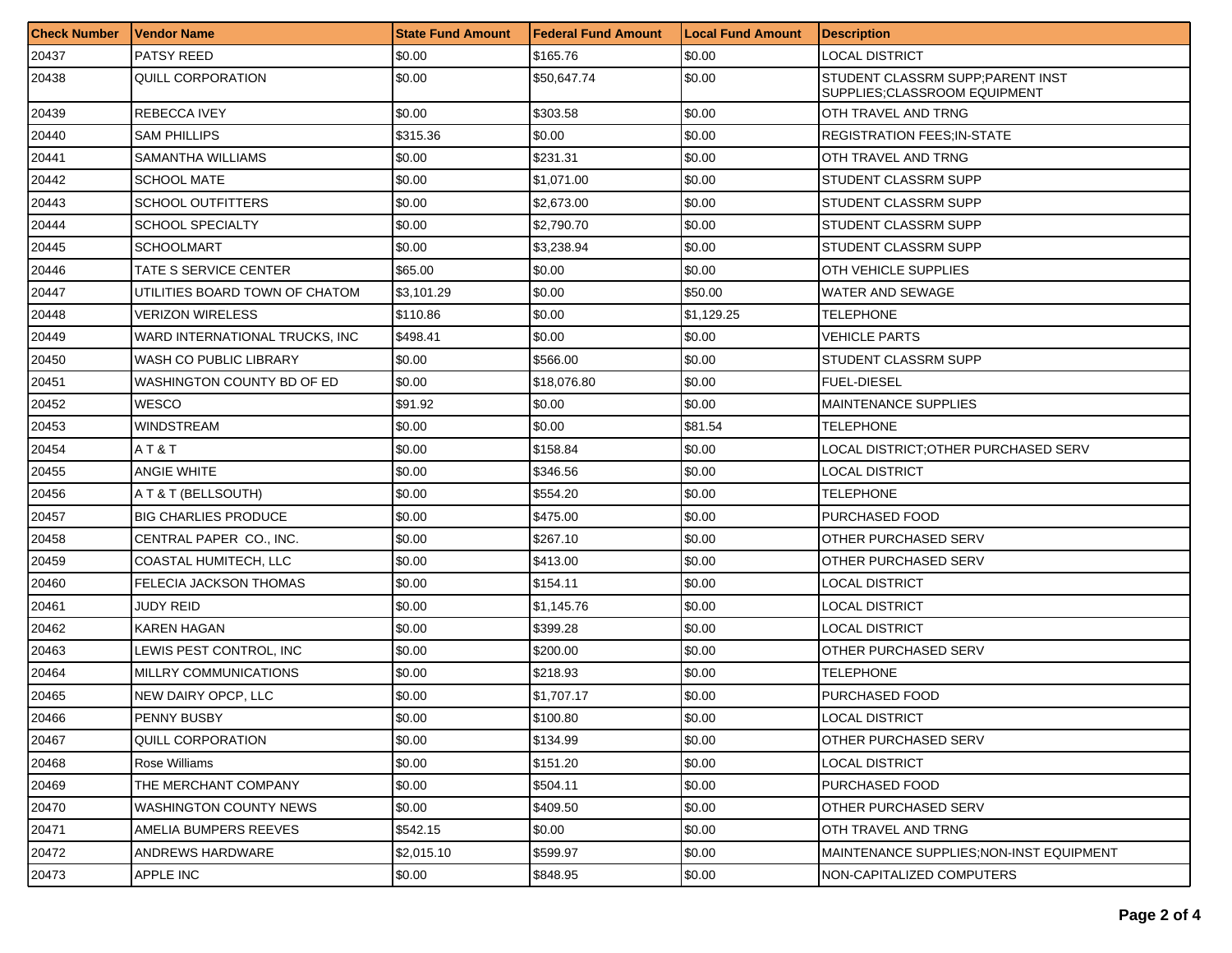| <b>Check Number</b> | Vendor Name                       | <b>State Fund Amount</b> | l Federal Fund Amount | <b>Local Fund Amount</b> | <b>Description</b>                         |
|---------------------|-----------------------------------|--------------------------|-----------------------|--------------------------|--------------------------------------------|
| 20474               | ARKANSAS LAMINATING PRODUCTS      | \$0.00                   | \$133.96              | \$0.00                   | STUDENT CLASSRM SUPP                       |
| 20475               | ARROW EXTERMINATORS. INC          | \$67.00                  | \$0.00                | \$0.00                   | OTHER PURCHASED SERV                       |
| 20476               | A T & T (BELLSOUTH)               | \$0.00                   | \$143.53              | \$0.00                   | TELEPHONE                                  |
| 20477               | <b>BOOK SYSTEMS, INC</b>          | \$0.00                   | \$495.00              | \$0.00                   | <b>INSTRUCTIONAL SOFTWA</b>                |
| 20478               | <b>BRENT JONES</b>                | \$0.00                   | \$0.00                | \$735.84                 | LOCAL DISTRICT                             |
| 20479               | <b>BUMP ARMOR</b>                 | \$0.00                   | \$4,352.01            | \$0.00                   | <b>STUDENT CLASSRM SUPP</b>                |
| 20480               | <b>BUMPERS OIL CO., LLC</b>       | \$2.957.24               | \$0.00                | \$0.00                   | FUEL-DIESEL                                |
| 20481               | <b>CLAS</b>                       | \$0.00                   | \$364.00              | \$0.00                   | IN-STATE                                   |
| 20482               | <b>CALL NEWS</b>                  | \$0.00                   | \$0.00                | \$52.00                  | <b>OFFICE SUPPLIES</b>                     |
| 20483               | CCS.                              | \$0.00                   | \$10,583.00           | \$0.00                   | <b>CLASSROOM EQUIPMENT</b>                 |
| 20484               | CENTRAL PAPER CO., INC.           | \$0.00                   | \$0.00                | \$3,291.56               | JANITORIAL SUPPLIES: OFFICE SUPPLIES       |
| 20485               | CENTRAL PAPER CO., INC.           | \$0.00                   | \$0.00                | \$1,980.63               | JANITORIAL SUPPLIES:OFFICE SUPPLIES        |
| 20486               | CHATOM BAPTIST CHURCH             | \$100.00                 | \$0.00                | \$0.00                   | OTHER PURCHASED SERV                       |
| 20487               | CHATOM BAPTIST CHURCH             | \$100.00                 | \$0.00                | \$0.00                   | <b>OTHER PURCHASED SERV</b>                |
| 20488               | CINTAS.                           | \$168.25                 | \$0.00                | \$78.62                  | OTH VEHICLE SUPPLIES; MAINTENANCE SUPPLIES |
| 20489               | <b>CLARKE MOBILE COUNTIES GAS</b> | \$1,062.63               | \$0.00                | \$41.26                  | <b>NATURAL GAS</b>                         |
| 20490               | Connell Heating and Air LLC       | \$65.00                  | \$0.00                | \$0.00                   | <b>MAINTENANCE SUPPLIES</b>                |
| 20491               | DADE PAPER CO.                    | \$1,468.20               | \$0.00                | \$0.00                   | OTH VEHICLE SUPPLIES                       |
| 20492               | <b>DAVISON OIL</b>                | \$1,578.12               | \$0.00                | \$0.00                   | OIL AND LUBRICANTS                         |
| 20493               | <b>EMILY BARNES</b>               | \$154.98                 | \$0.00                | \$0.00                   | OTH TRAVEL AND TRNG                        |
| 20494               | EQUILLA FRANKS                    | \$0.00                   | \$171.79              | \$0.00                   | LOCAL DISTRICT                             |
| 20495               | IXL LEARNING                      | \$0.00                   | \$1,500.00            | \$0.00                   | INSTRUCTIONAL SOFTWA                       |
| 20496               | JAMELLE SAULS                     | \$636.40                 | \$0.00                | \$0.00                   | OTH TRAVEL AND TRNG                        |
| 20497               | JAMIE CROUCH                      | \$57.12                  | \$0.00                | \$0.00                   | OTH TRAVEL AND TRNG                        |
| 20498               | KNOX PEST CONTROL                 | \$0.00                   | \$0.00                | \$585.00                 | OTHER PURCHASED SERV                       |
| 20499               | LAKESHORE LEARNING MATERIALS      | \$0.00                   | \$448.12              | \$0.00                   | STUDENT CLASSRM SUPP                       |
| 20500               | LARRY MOSS                        | \$6,778.75               | \$0.00                | \$0.00                   | OTHER PURCHASED SERV                       |
| 20501               | <b>MACKIN LIBRARY MEDIA</b>       | \$3,344.82               | \$0.00                | \$0.00                   | LIBRARY BOOKS                              |
| 20502               | <b>MAGNET STREET</b>              | \$0.00                   | \$742.12              | \$0.00                   | <b>PARENT INST SUPPLIES</b>                |
| 20503               | <b>MCGRIFF TIRE</b>               | \$4,085.44               | \$0.00                | \$0.00                   | TIRES                                      |
| 20504               | <b>MCILWAIN ELECTRIC SUPPLY</b>   | \$424.23                 | \$0.00                | \$0.00                   | MAINTENANCE SUPPLIES                       |
| 20505               | MENTORING MINDS                   | \$1,648.35               | \$0.00                | \$0.00                   | OTH TRAVEL AND TRNG                        |
| 20506               | MILLRY COMMUNICATIONS             | \$0.00                   | \$0.00                | \$23,040.00              | TELEPHONE                                  |
| 20507               | PACE ANALYTICAL SERVICES LLC      | \$530.00                 | \$0.00                | \$0.00                   | OTHER PURCHASED SERV                       |
| 20508               | PATTY GOLDMAN                     | \$872.16                 | \$0.00                | \$0.00                   | OTH TRAVEL AND TRNG                        |
| 20509               | PAUL H BROOKS PUBLISHING, INC.    | \$1,918.74               | \$0.00                | \$0.00                   | OTH TRAVEL AND TRNG                        |
| 20510               | PERMA BOUND BOOKS                 | \$3,217.33               | \$2,000.00            | \$0.00                   | <b>LIBRARY BOOKS</b>                       |
| 20511               | PITNEY BOWES                      | \$0.00                   | \$0.00                | \$437.79                 | <b>POSTAGE</b>                             |